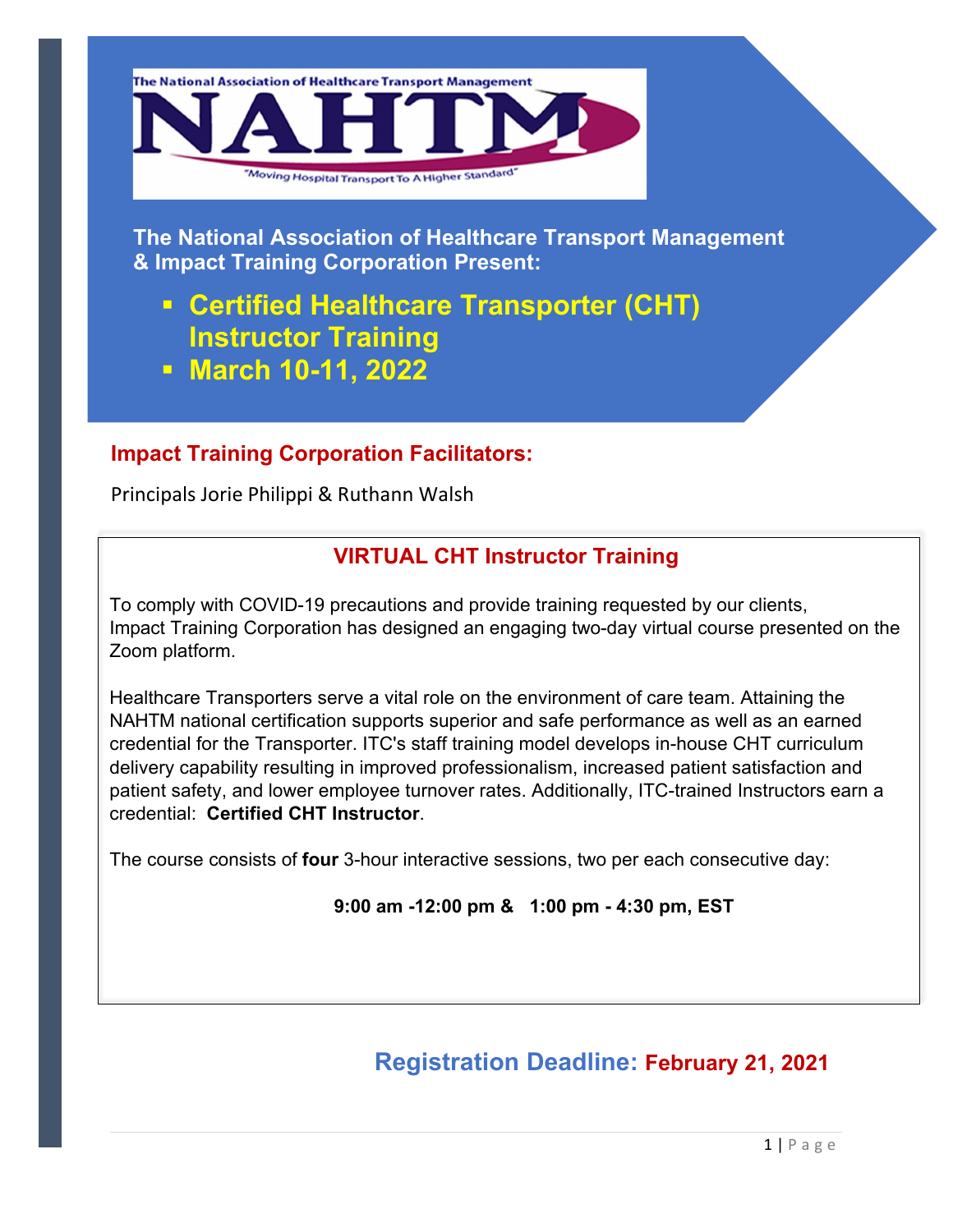#### **What is a NAHTM / ITC Certified Healthcare Transporter (CHT)?**

A Certified Healthcare Transporter is a hospital-based, patient Transporter who has achieved proficiency in all competencies outlined in the performance-based, 3 book-course. Those 3 books are *CHOICES: Ethics for the Workplace*; *Strategic Skill Building for Healthcare Transporters*; and *Technical Skills Training for Healthcare Transporters*. The curriculum was developed by Impact Training Corporation (ITC) in partnership with NAHTM to establish a national certification and to improve on-the-job performance.

#### **What is a CHT Instructor?**

 A CHT Instructor has successfully completed the three-day CHT Instructor training. The typical CHT Instructor has some type of leadership role within, or over, a hospital-based Transport Department, or alternatively may be employed in human resources and/or the training department of a healthcare organization.

To attain the CHT Instructor credential, the candidate who attends the rigorous 2-day training course successfully learns the following: 1) in-depth knowledge of the contents of the 3-course program; 2) methodologies to deliver the curriculum virtually or in person; 3) strategies to implement the program; and 4) how to best engage trainees. Two 3-hour virtual sessions each day, presented on Zoom platform, engage participants in multiple interactive activities and discussions. The training is focused on curriculum content, methodology, and implementation strategies.

Those who earn a **CHT Instructor credential** will be certified to train Healthcare Transporters in the customized curriculum endorsed by NAHTM, and upon completion of the 3-book course, to make recommendations for national certification awards for their successful Healthcare Transporters to NAHTM. Additionally, certified CHT Instructors are able to deliver other ITC customized curriculum in other front line healthcare disciplines.

## **What Topics do the 3 Books Address?**

#### *Choices: Ethics for the Workplace*

This first book fosters development of life and inter-personal skills geared toward success in the workplace. Additionally, 8 job modules address topics including: self-esteem, recognition of obsessive/compulsive behaviors, courtesy, emotional maturity, conscientiousness, trustworthiness, long term job commitment, and safe job performance.

Transporters will learn by reading easy-to-understand material and completing exercises, as well as through engaging peer discussion groups. The outcome of this book's completion is a more secure, self-assured Healthcare Transporter—better equipped to focus on the needs of patients, co-workers, and expectations of their supervisors. Hospitals frequently report that this course "profoundly changes lives" of their front line employees.

## *Strategic Skill Building for Healthcare Transporters*

This second book focuses on the applied cognitive strategies (thinking skills) that underlie competent job performance. The sessions are designed using actual job materials and scenarios from Healthcare Transporters' job tasks. Topics address critical job areas: communicating with peers, supervisors, and other hospital departments; following procedural directions; recognizing alternate conditions on the job and responding appropriately; prioritizing actions; and predicting outcomes. This book promotes consistent and reliable quality job performance, responsible decisions, and intrinsic customer service skills. An instrument for measuring changes in job performance is included.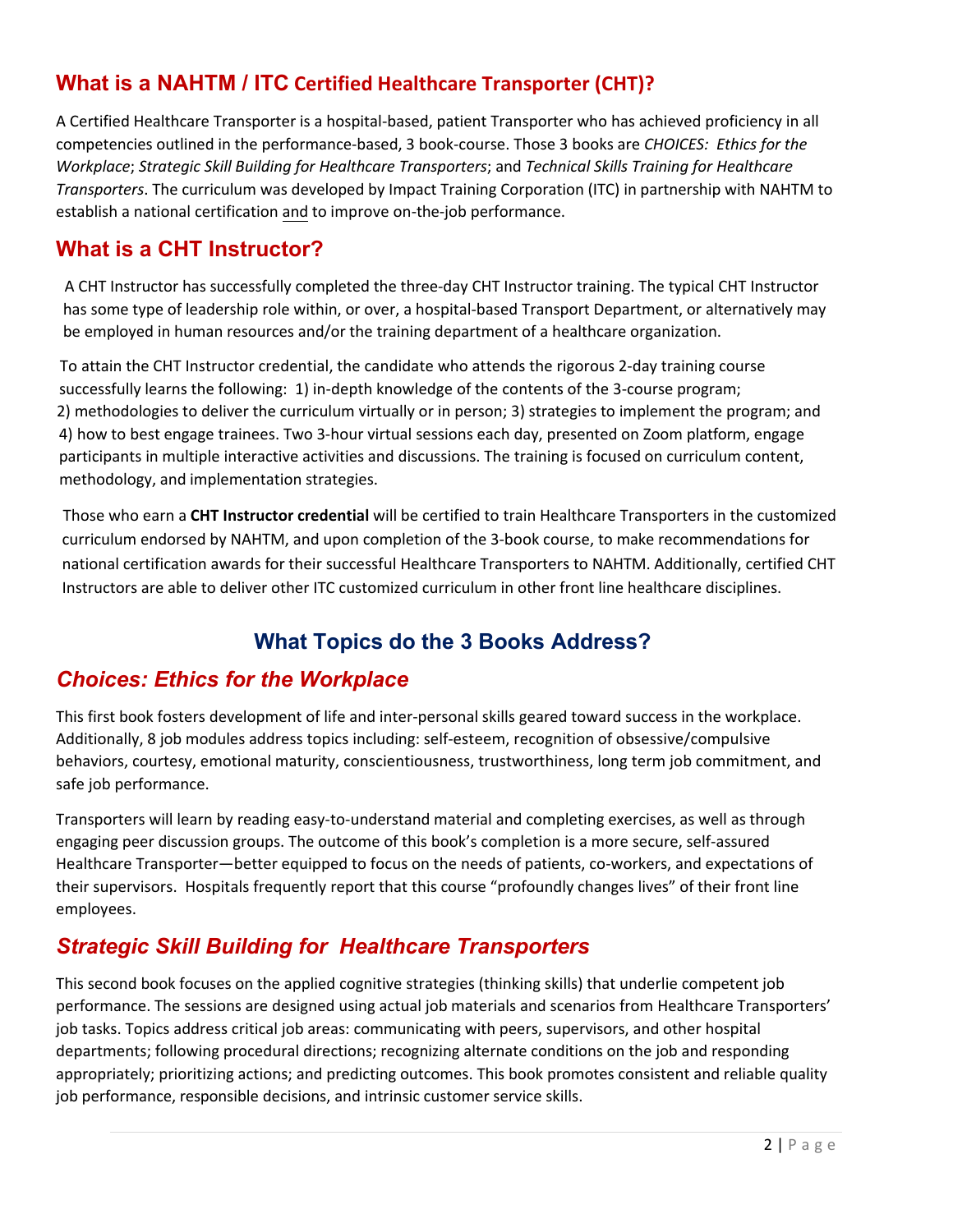## *Technical Skills Training for Healthcare Transporters*

This third book demonstrates a wide range of equipment and transport safety protocols that are compliant with the Joint Commission's National Patient Safety Goals and Environment of Care mandates. The experienced Healthcare Transporter may simply review these core job tasks and then demonstrate the required, appropriate performance of specified competencies. A new Healthcare Transporter may need more time to master the technical skills presented in this third book. The outcome is a highly skilled, responsible, reliable Healthcare Transporter able to achieve national certification.

| Course I                                                     | <b>Course II</b>                                                                | <b>Course III</b>                                                                |
|--------------------------------------------------------------|---------------------------------------------------------------------------------|----------------------------------------------------------------------------------|
| <b>CHOICES:</b><br><b>Ethics for the</b><br><b>Workplace</b> | <b>Strategic Skill</b><br><b>Building for Healthcare</b><br><b>Transporters</b> | <b>Technical Skills</b><br><b>Training for Healthcare</b><br><b>Transporters</b> |
| Life Skills<br>WHY?                                          | <b>Thinking Skills</b><br>HOW?                                                  | <b>Application Skills</b><br><b>WHAT?</b>                                        |

#### **What Current Level I CHT Instructors are saying about the CHT Program**

All good things! Those who have certified their Healthcare Transporters and other front line employees in other key hospital disciplines are very much impressed with the difference in their staff's performance and productivity. Many hospital leaders who supervise CHTs report that other leaders and executives in their respective organizations have also identified significant improvements in job performance.

*Our Director of Operational & Creative Development went through your training program. She said it was "one of the most informational, organized, and well thought out training programs she has ever attended"!! Just wanted to pass along the word that you all are doing some GREAT things so keep doing what you do!!*

**Glen Chenot, National Sales Director, TPM Research**

#### **CHT Instructor Class- Ochsner- Shreveport LA**



*Impact Training's Certified Healthcare Transporter Program is perfect for entry-level employees who may not have attended college to gain the level of education and skills required to be successful in today's workforce.* 

**Chester Wortham, Director of Patient Transport, The Johns Hopkins Hospital, Baltimore, MD** 

*The CHT program offered through Impact Training Corp. has been a valuable resource for my organization. Our Certified Healthcare Transporters meet and exceed the quality and safety standards of facility, every patient, every time. They are widely recognized on our campus as the first contact for lifting and transferring assistance.* 

**Moira Croteau, CHT Instructor & Supervisor Patient Transport and Environmental Services, Cheshire/Dartmouth, Keene NH**